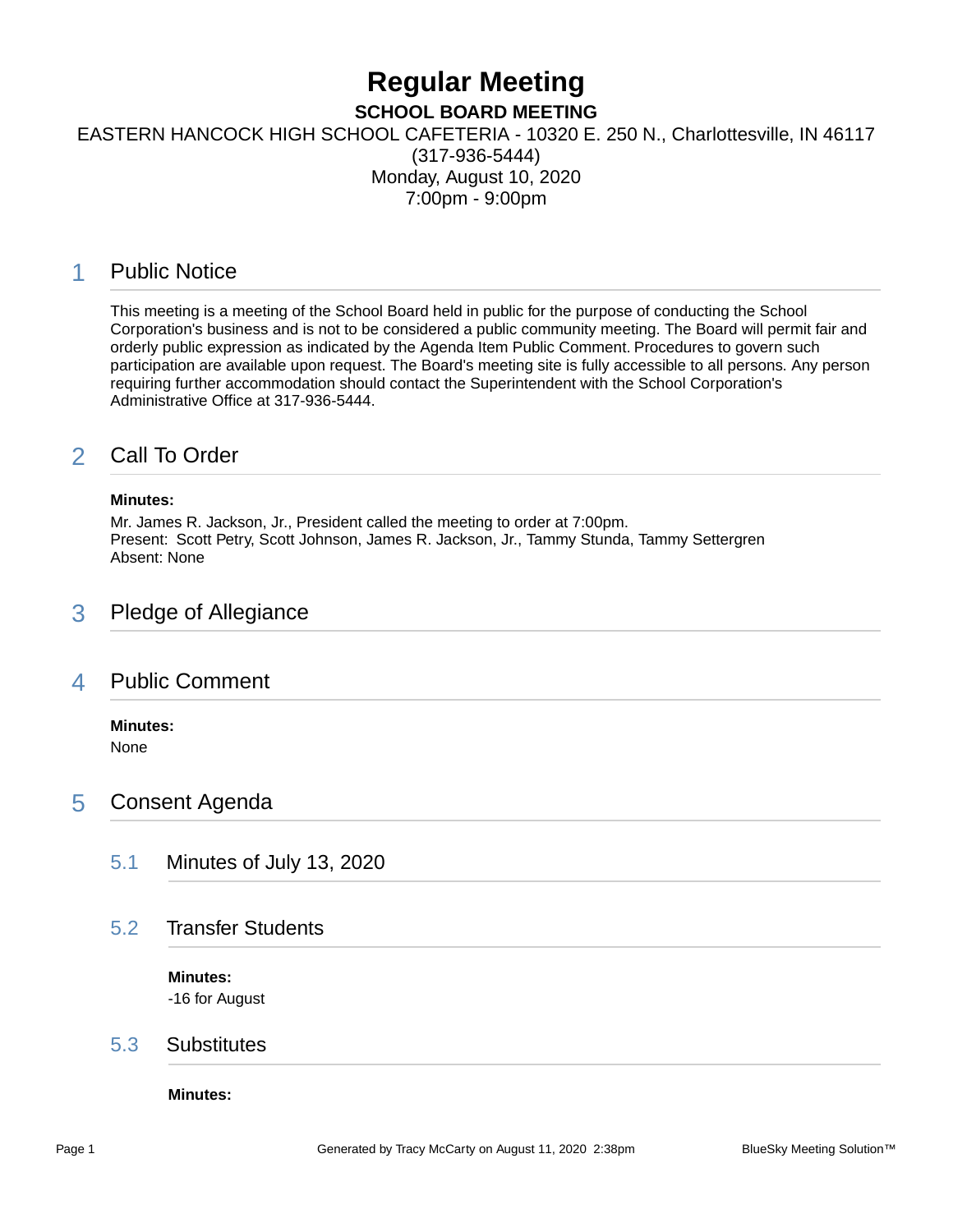### 5.4 ECA

#### **Minutes:**

-Elementary Academic Assignments (see attachment). -Jr. Honor Society - Cynthia MacMillan -Kayla Fancher – 7th Grade Volleyball Coach & Logan Splater - Volunteer Football Coach -Updated 2020-21 Athletic Handbook (will be located on the athletic page of website)

### 5.5 Certified Staff

#### **Minutes:**

-Revised EH Teacher Evaluation Plan -Resignation – Lauren Kramer –  $3<sup>rd</sup>$  Grade Teacher

### 5.6 Support Staff

#### **Minutes:**

-Employee Handbook 2020-2021 (will be located on HR page of website) -IA Teaching Stipend Request -Stipend - Amber Griffin - 2020-21 School Year -Pay Rate Change - Spangler & Osborne - Tech Dept -Retirement - Margo Strodtman - Blind & Low Vision - Effective July 31, 2020 -Resignation - Traci Johnson - Bus Driver - Effective July 27, 2020 -Reassignment - Kellie Wood - ES Music IA - Effective July 30, 2020 -New Hire - Brittnie Shultz - ES IA - Effective July 30, 2020 -New Hire - Lacy Thomas - ES IA - Effective July 30, 2020 -New Hire - Olivia Harvey - ES IA - Effective July 30, 2020 -New Hire - Tristan Metcalf - HS IA - Effective August 3, 2020 -New Hire - Jack Daniel - Bus Driver - Effective August 3, 2020 -New Hire - Joseph Byerley - Part time bus aide & activity bus driver -Student Hire - Daniel Campbell - IT Assistant - 2020-21 School Year

### 5.7 Claims

#### **Minutes:**

| Prewritten: | \$127,908.01   |
|-------------|----------------|
| Regular:    | \$169,364.41   |
| Payroll:    | \$833.134.50   |
| TOTAL:      | \$1,130,406.92 |

Mr. Petry moved and Mrs. Stunda seconded a motion to approve the Consent Agenda as presented (minus the resignation from Traci Johnson). Motion carried 5-0.

Mrs. Settergren moved and Mr. Petry seconded a motion to approve the resignation of Traci Johnson. Motion carried 4-0.

6 Children's Internet Protection Act (CIPA)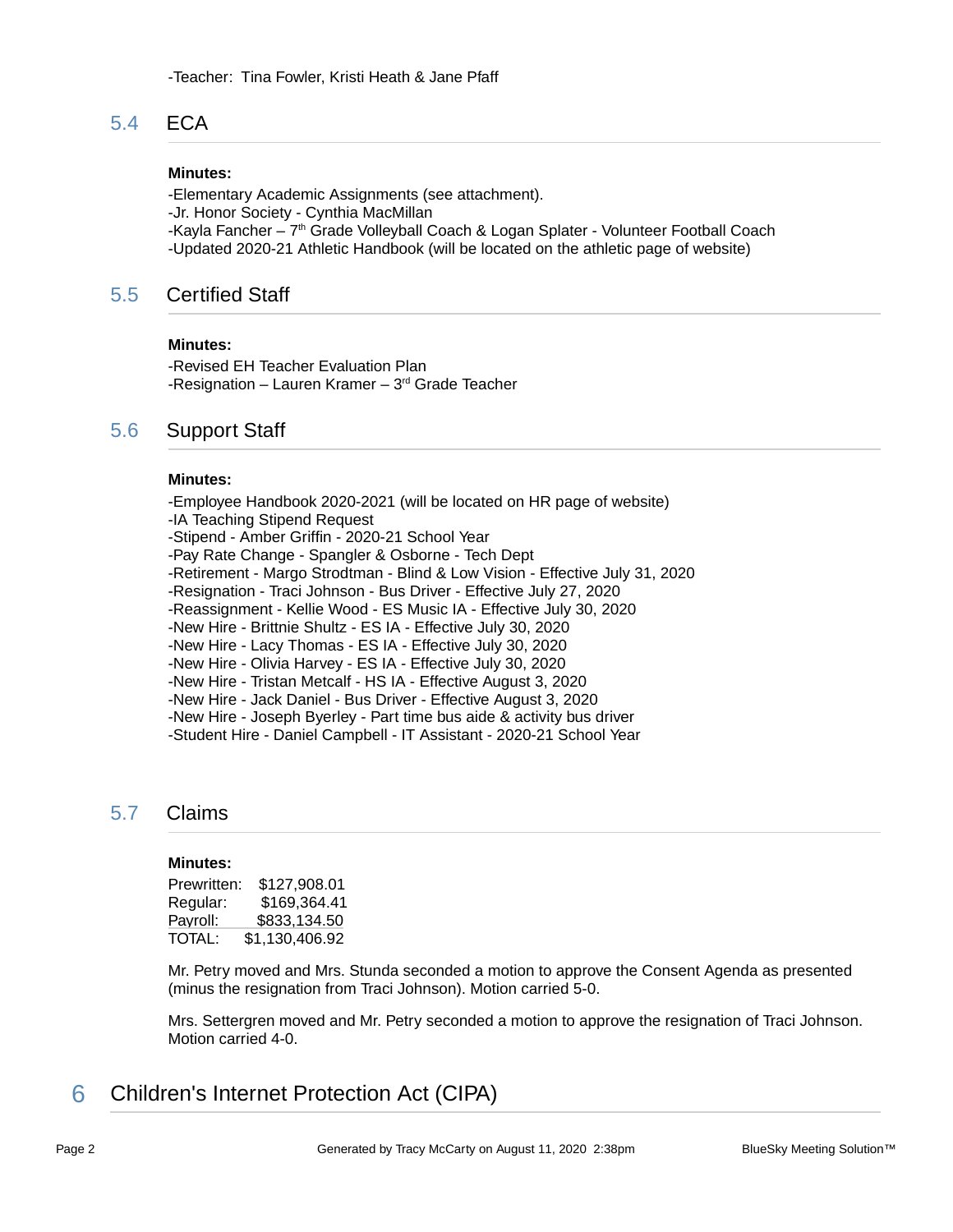#### **Minutes:**

-Mr. David Pfaff, Superintendent, presented the federal Children's Internet Protection Act (CIPA) along with all of the EH school policies that comply with these requirements, demonstrating our efforts to keep students safe with technology.

Mr. Johnson moved and Mrs. Stunda seconded a motion to accept that our current policies satisfy the requirements of the Children's Internet Protection Act. Motion carried 5-0.

# 7 Teacher Appreciation Grant Policy & Distribution of Funds

#### **Minutes:**

-Mr. Pfaff explained that the state of Indiana provides funds to schools through a Teacher Appreciation Grant that is to be distributed to teachers based on their effectiveness scores. Highly Effective teachers are to receive at least 25% more in TAG money than the amount awarded to those teachers rated as Effective. Our policy is identical to last year.

Mr. Johnson moved and Mrs. Stunda seconded a motion to approve the Teacher Appreciation Grant policy and the distribution of grant funds as required by state law. Motion carried 5-0.

### 8 Request Permission to Publish 2021 Budget

#### **Minutes:**

-Mr. Adam Kinder, Director of Business & Operations, gave a preliminary overview of the 2021 Budget. An official Budget Hearing is to be held in September. At this time, Mr. Kinder requested permission to advertise the 2021 Budget.

Mr. Petry moved and Mr. Johnson seconded a motion to approve the request to advertise the 2021 Budget. Motion carried 5-0.

# 9 Resolution of the Board of School Trustees Regarding Paid Leave Due to COVID-19

#### **Minutes:**

-Mr. Pfaff presented a resolution affirming the federal Families First Coronavirus Response Act (FFCRA), allowing all staff an additional two weeks paid leave when involving COVID-19 related absences.

Mrs. Settergren moved and Mr. Johnson seconded a motion to approve the Resolution Regarding Paid Leave Due to COVID-19. Motion carried 5-0.

## 10 Resolution for Extended Sick Leave Due to COVID-19

#### **Minutes:**

-Mr. Pfaff explained that due to the length of quarantines required by the Hancock County Health Department, it is feasible that staff may use up their contracted sick days as well as the additional FFCRA sick days. Therefore, the administration would like to request additional paid time off for staff when necessary absences due to COVID-19 occur.

Mr. Johnson moved and Mrs. Stunda seconded a motion to approve the Resolution for Extended Sick Leave Due to COVID-19. Motion carried 5-0.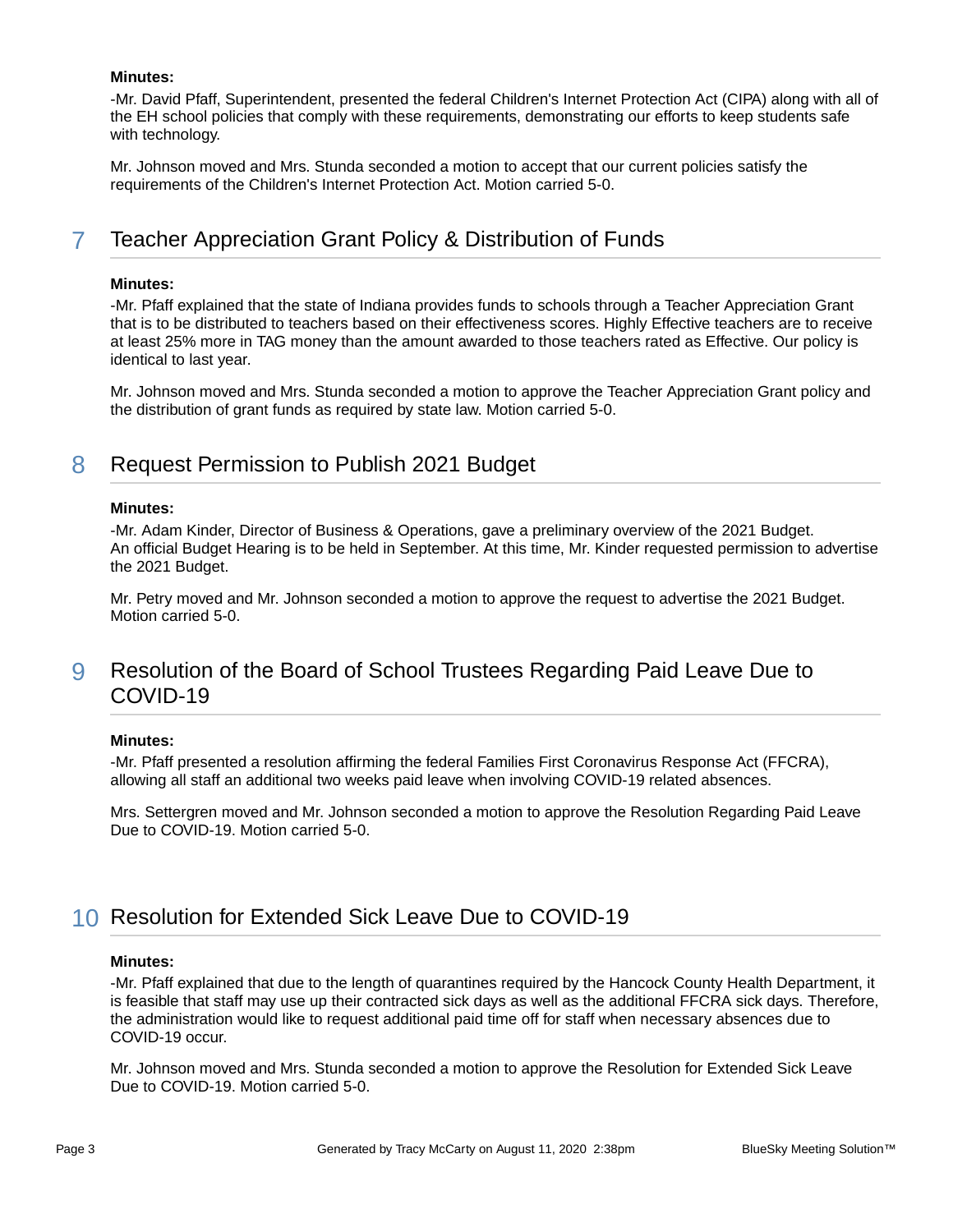# 11 Adopt Reimbursement Resolution

#### **Minutes:**

-Mr. Ed Walter of Pritzke & Davis attended the meeting to explain the next three resolutions. He stated that if the School Corporation pays any preliminary costs related to the project prior to receiving bond proceeds, it may reserve its ability to be reimbursed from bond proceeds after the closing. In order to do so, the Internal Revenue Service requires that the School Corporation declare its official intent to reimburse. The adoption of this resolution will reserve the School Corporation's ability to reimburse itself.

Mr. Petry moved and Mr. Johnson seconded a motion to adopt the Reimbursement Resolution as presented. Motion carried 5-0.

# 12 Adopt Resolution Approving Preliminary Plans, Form of Lease & Authorizing Publication of Notice of Lease Hearing

#### **Minutes:**

-Mr. Walter next explained that the School Corporation is funding this Project through a lease financing, as it has done with other past construction/renovation projects. Lease financings are used by school corporations across Indiana in order to borrow for renovation and construction. This type of financing does not count against the School Corporation's Constitutional debt allowance.

The Building Corporation will be the owner of the building. The Building Corporation will lease the building back to the School Corporation. The lease rental due from the School Corporation will be paid from property taxes. The lease rental (as shown as a maximum amount in the Lease) will be sufficient to pay the principal and interest due to the bond holders.

Mrs. Settergren moved and Mr. Johnson seconded a motion to adopt the Resolution Approving Preliminary Plans, Form of Lease & Authorizing Publication of Lease Hearing as presented. Motion carried 5-0.

## 13 Adopt Resolution Reapproving Formation of Building Corporation

#### **Minutes:**

-Finally, Mr. Walter explained that in order for the Building Corporation, a not-for-profit Indiana Corporation, to issue tax-exempt bonds, the IRS requires that the School Board approve the Building Corporation and authorize it to issue tax-exempt bonds on behalf of the School Corporation.

Mrs. Settergren moved and Mr. Johnson seconded a motion to adopt the Resolution Reapproving Formation of Building Corporation as presented. Motion carried 5-0.

### 14 NEOLA Vol 32, No. 2 - first reading

#### **Minutes:**

-Includes policies #0151, 0152, 0154, 0155, 0167.2, 0171.4, 3120.11, 5111, 5460, 6105, 6250, 7540.02, 8330, 8420.01, 8450

## 15 NEOLA - Special Update - July 2020 - first reading

#### **Minutes:**

-Includes policies #2370.05 & 8450.01 regarding virtual students.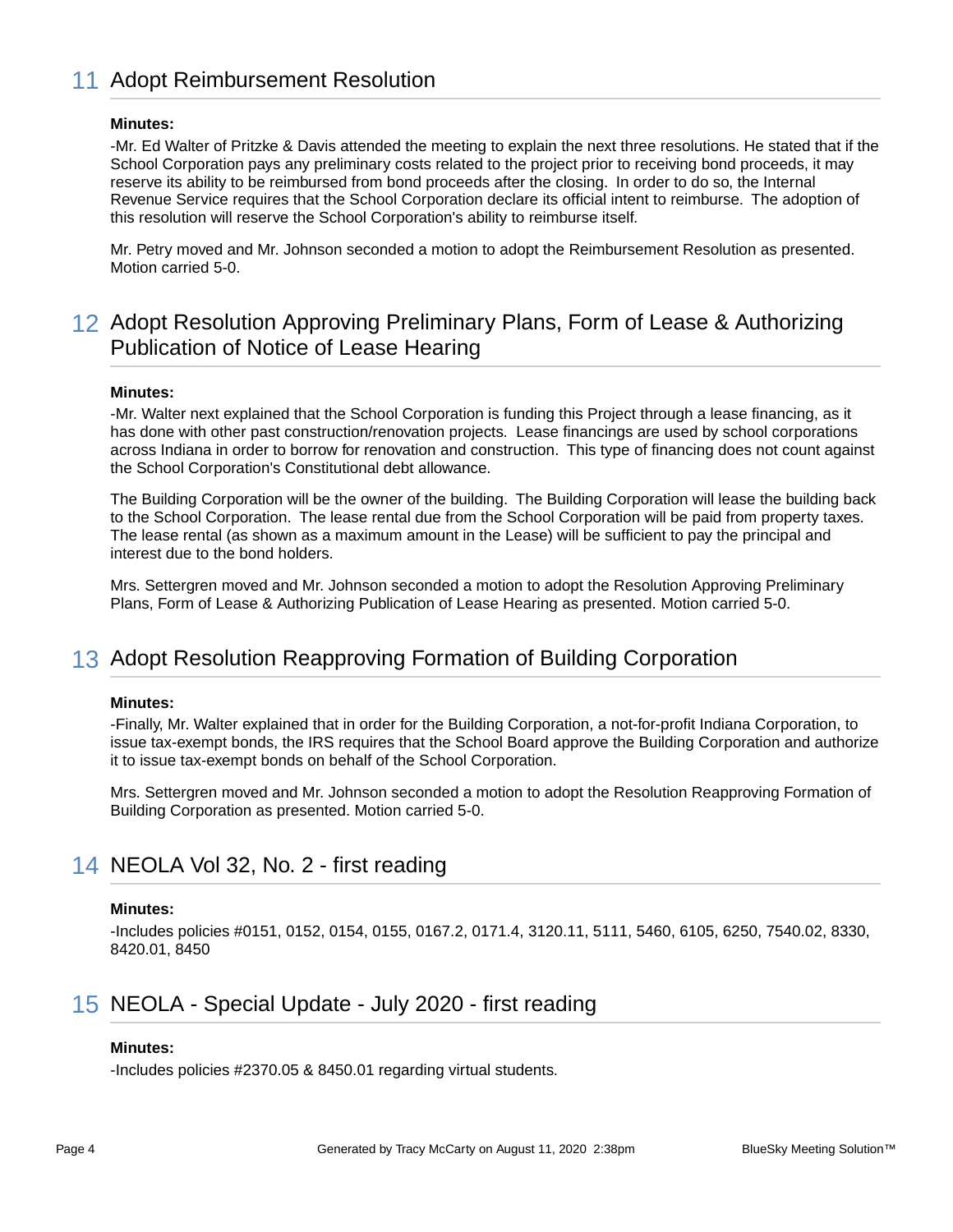# 16 Informational

#### **Minutes:**

Mr. Pfaff reminded those Board Members whose terms are up in December and who wish to run again for their position that they need to file for re-election by noon, August 21.

# 17 Other Items Allowed by the Board

# 18 Around the Table for Positive Comments

#### **Minutes:**

-Mr. Petry thanked the staff for all of the extra hours they are currently putting in to help school run smoothly and as normally as possible for our students.

-Mr. Johnson expressed how glad he was to see how well the staff has worked together through these changes, moving forward with great attitudes.

-Mrs. Settergren complimented the staff and administration for their impeccable communication to parents and the community, keeping others constantly informed with the latest updates.

-Mrs. Stunda also commended the staff for such a good first week of school despite the many changes and extra work on their part.

-Mr. Jackson shared that he has heard many staff from other schools express less than satisfied experiences with their return to school and is happy to see how well EH is doing by comparison.

# 19 Adjournment

#### **Minutes:**

Mr. Johnson moved and Mrs. Settergren seconded a motion to adjourn. Motion carried 5-0.

\_\_\_\_\_\_\_\_\_\_\_\_\_\_\_\_\_\_\_\_\_\_\_\_\_\_\_\_\_\_ James R. Jackson, Jr., Board President

Scott Johnson, Board Secretary

\_\_\_\_\_\_\_\_\_\_\_\_\_\_\_\_\_\_\_\_\_\_\_\_\_\_\_\_\_\_\_\_\_\_